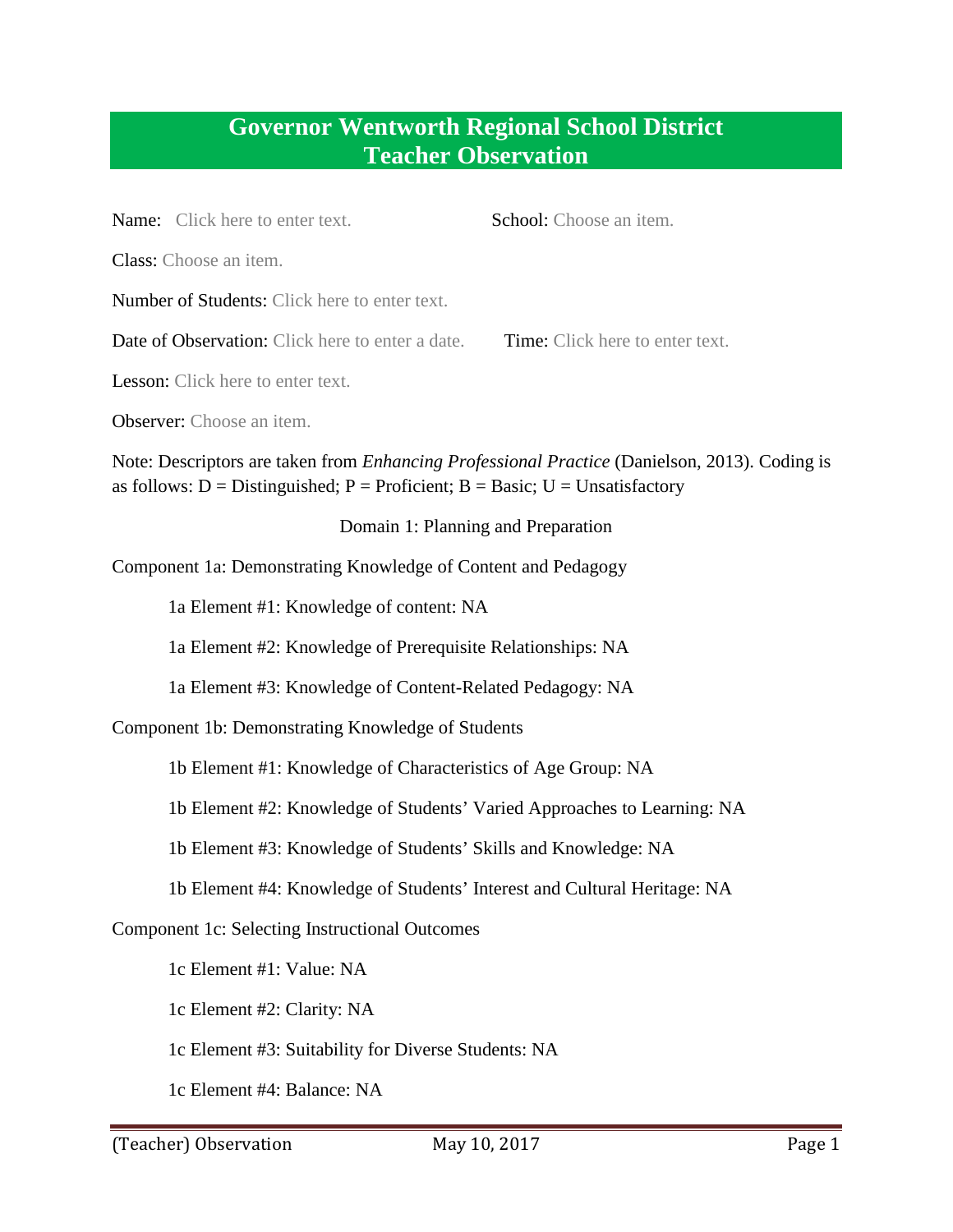1d Element #1: Resources for Teaching: NA 1d Element #2: Resources for Students: NA Component 1e: Designing Coherent Instruction 1e Element #3: Instructional Groups: NA 1e Element #4: Lessons and Unit Structure: NA 1f Element #2: Criteria and Standards: NA 1f Element #3: Use for Planning: NA Component 1d: Demonstrating Knowledge of Resources 1e Element #1: Learning Activities: NA 1e Element #2: Instructional Materials and Resources: NA Component 1f: Designing Student Assessments 1f Element #1: Congruence with Instructional Goals: NA

Summary: Planning and Preparation: Click here to enter text.

Domain 2: The Classroom Environment

Component 2a: Creating an Environment of Respect and Rapport

2a Element #1: Teacher Interaction with Students: NA

2a Element #2: Student Interactions: NA

Component 2b: Establishing a Culture for Learning

2b Element #1: Importance of the Content: NA

2b Element #2: Student Pride in Work: NA

- 2b Element #3: Expectations for Learning and Achievement: NA
- **Component 2c: Managing Classroom Procedures**

Component 2c: Managing Classroom Procedures 2c Element #1: Management of Instructional Groups: NA

2c Element #2: Management of Transitions: NA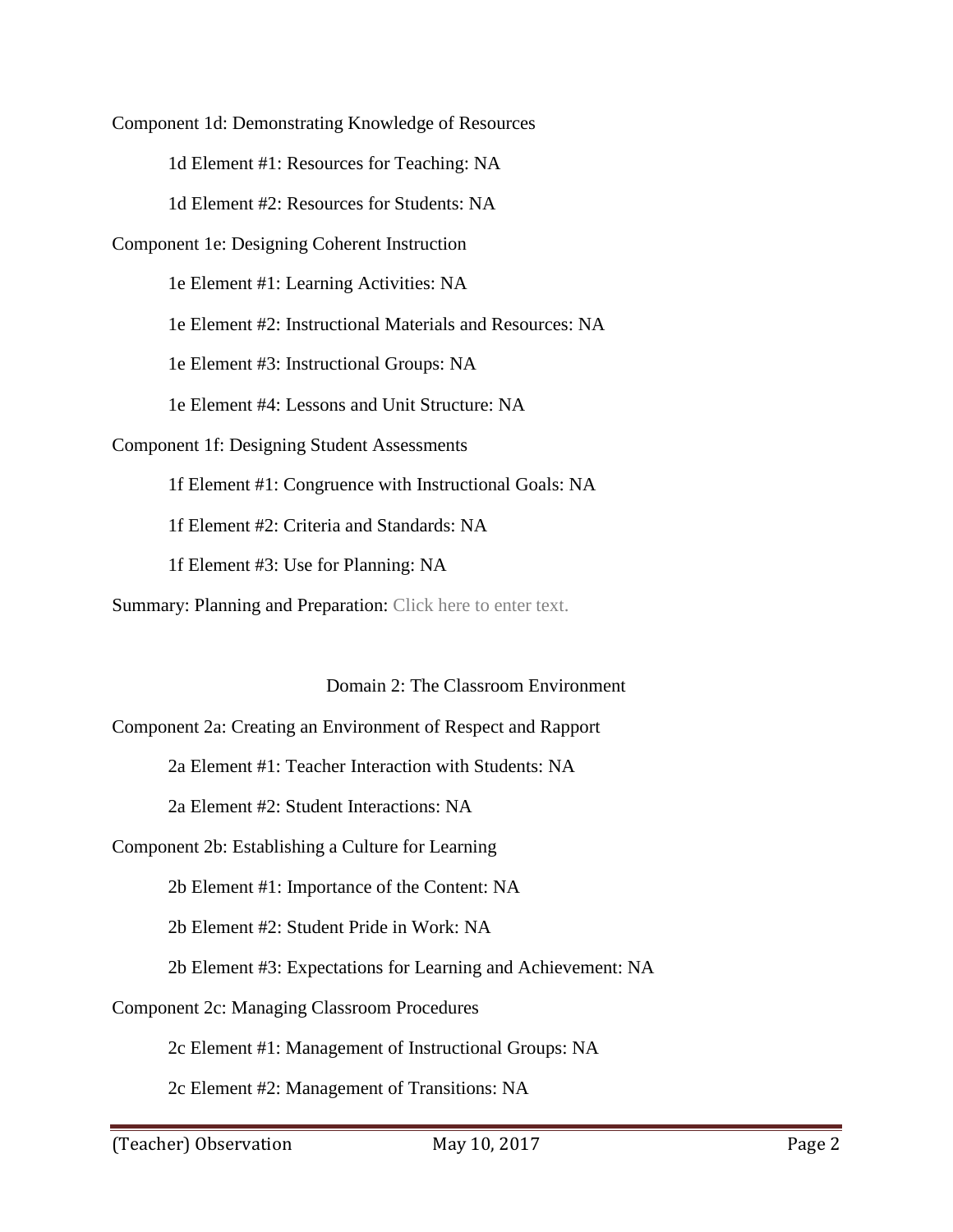2c Element #3: Management of Materials and Supplies: NA

2c Element #4: Performance of Non-Instructional Duties: NA

2c Element #5: Supervision of Volunteers and Para-professionals: NA

Component 2d: Managing Student Behavior 2d Element #1: Expectations: NA

2d Element #1: Expectations: NA

2d Element #2: Monitoring of Student Behavior: NA

2d Element #3: Response to Student Misbehavior: NA

Component 2e: Organizing Physical Space

2e Element #1: Safety and Arrangement of Furniture: NA

2e Element #2: Accessibility to Learning and Use of Physical Resources: NA

Summary: The Classroom Environment: Click here to enter text.

## Domain 3: Instruction

 3a Element #1: Directions and Procedures: NA 3a Element #2: Oral and Written Language: NA 3b Element #1: Quality of Questions: NA 3b Element #2: Discussion Techniques: NA 3c Element #1: Representation of Content: NA 3c Element #3: Grouping of Students: NA Component 3a: Communicating with Students Component 3b: Using Questioning and Discussion Techniques 3b Element #3: Student Participation: NA Component 3c: Engaging Students in Learning 3c Element #2: Activities and Assignments: NA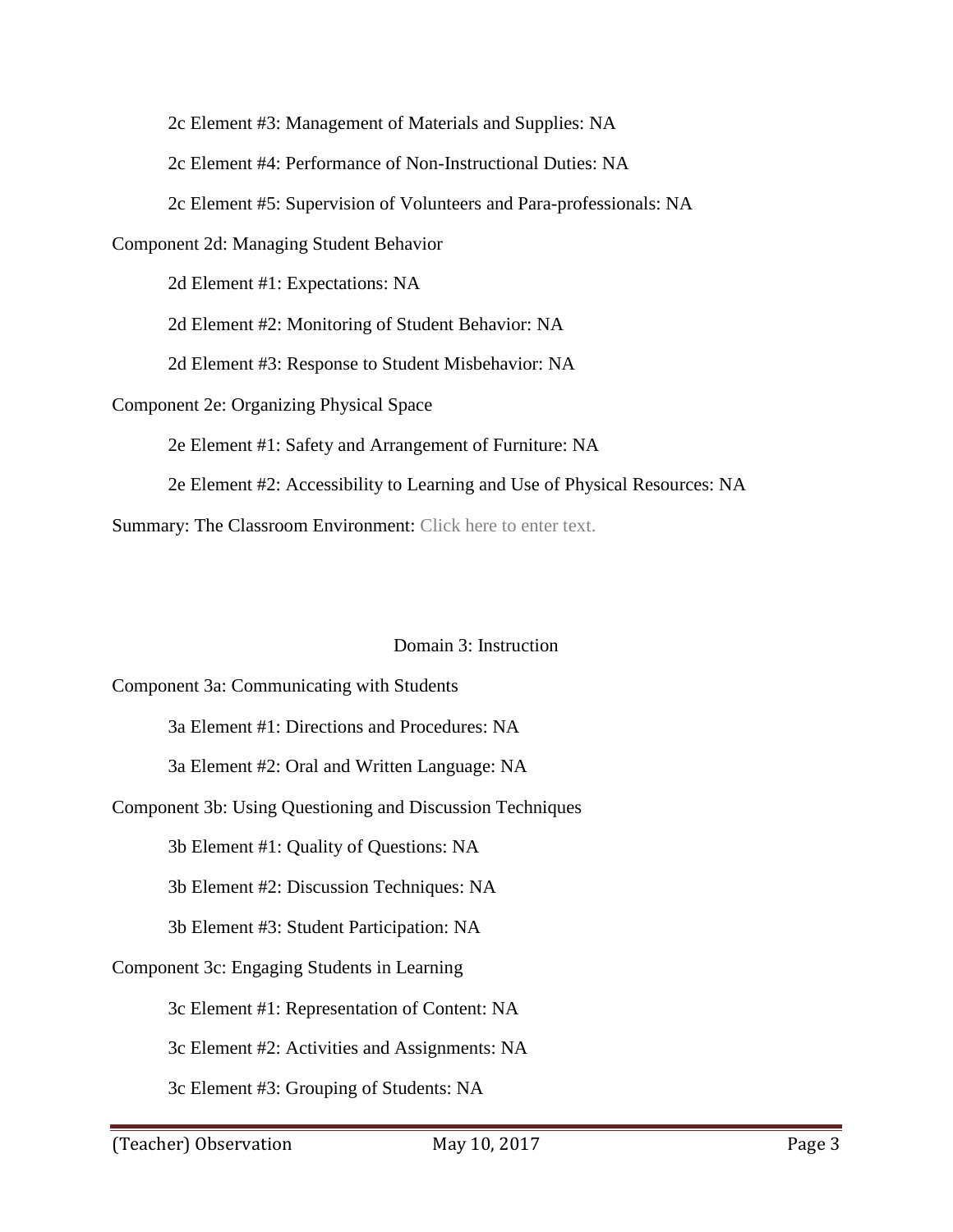3c Element #4: Instructional Materials and Resources: NA 3c Element #5: Structure and Pacing: NA

Component 3d: Using Assessment in Instruction

3d Element #1: Quality: Accurate, Substantive; Constructive, and Specific: NA

3d Element #2: Timeliness: NA

Component 3e: Demonstrating Flexibility and Responsiveness

3e Element #1: Lesson Adjustments: NA

3e Element #2: Response to Students: NA

3e Element #3: Persistence: NA

Summary: Instruction: Click here to enter text.

## Domain 4: Professional Responsibilities

Component 4a: Reflecting on Teaching

4a Element #1: Accuracy: NA

4a Element #2: Use in Future Teaching: NA

Component 4b: Maintaining Accurate Records

4b Element #1: Student Completion of Assignments: NA

4b Element #2: Student Progress in Learning: NA

4b Element #3: Noninstructional Records: NA

Component 4c: Communicating with Families

4c Element #1: Information About the Instructional Program: NA

4c Element #2: Information About Individual Students: NA

4c Element #3: Engagement of Families in the Instructional Program: NA

Component 4d: Participating in the Professional Community